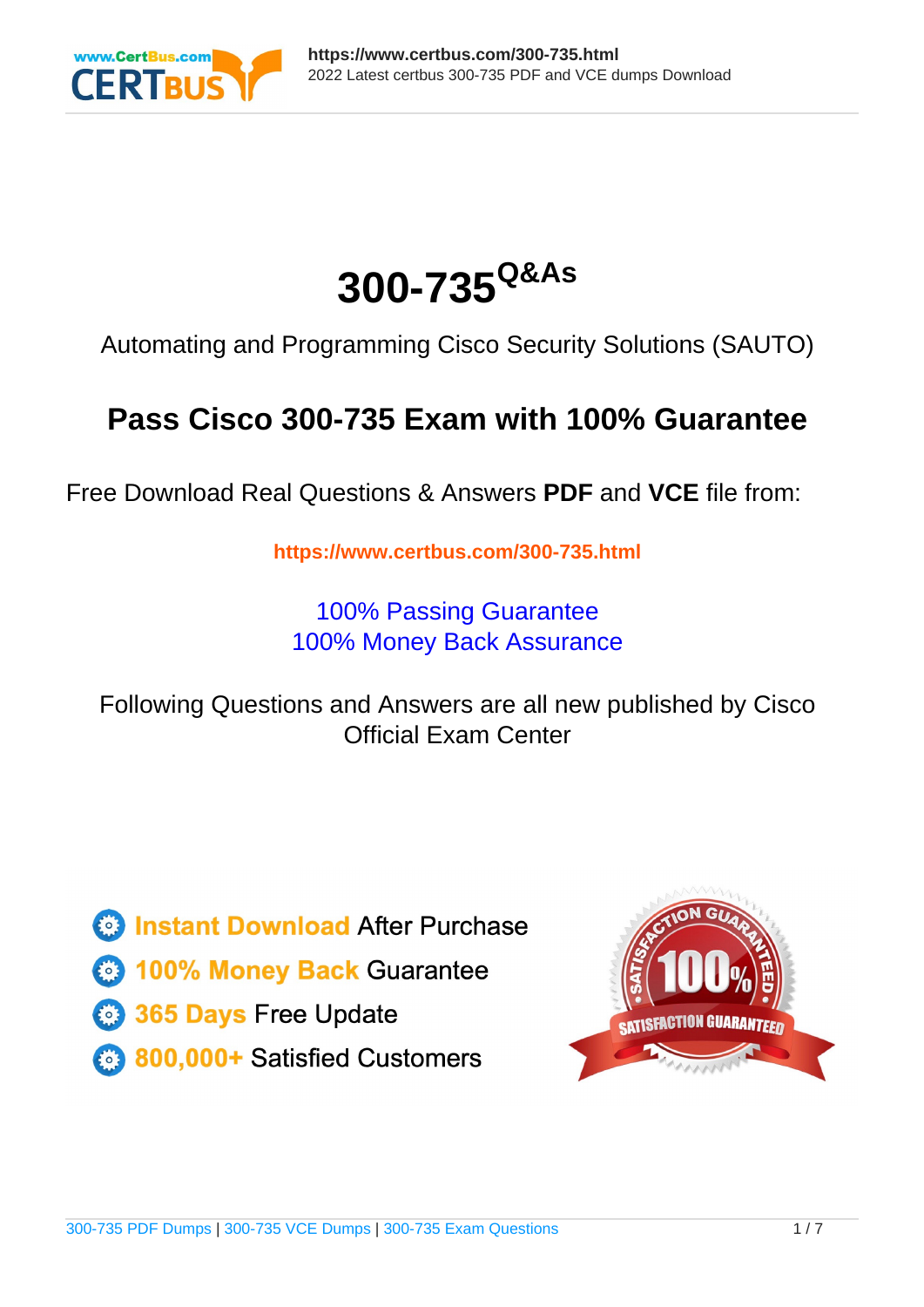

#### **QUESTION 1**

Which API capability is available on Cisco Firepower devices?

- A. Firepower Management Center Sockets API
- B. Firepower Management Center eStreamer API
- C. Firepower Management Center Camera API
- D. Firepower Management Center Host Output API

Correct Answer: B

#### **QUESTION 2**

Which two statements describe the characteristics of API styles for REST and RPC? (Choose two.)

- A. REST-based APIs function in a similar way to procedures.
- B. REST-based APIs are used primarily for CRUD operations.
- C. REST and RPC API styles are the same.
- D. RPC-based APIs function in a similar way to procedures.
- E. RPC-based APIs are used primarily for CRUD operations.

Correct Answer: BD

#### **QUESTION 3**

Which two API capabilities are available on Cisco Identity Services Engine? (Choose two.)

- A. Platform Configuration APIs
- B. Monitoring REST APIs
- C. Performance Management REST APIs
- D. External RESTful Services APIs
- E. Internal RESTful Services APIs

Correct Answer: BD

#### **QUESTION 4**

DRAG DROP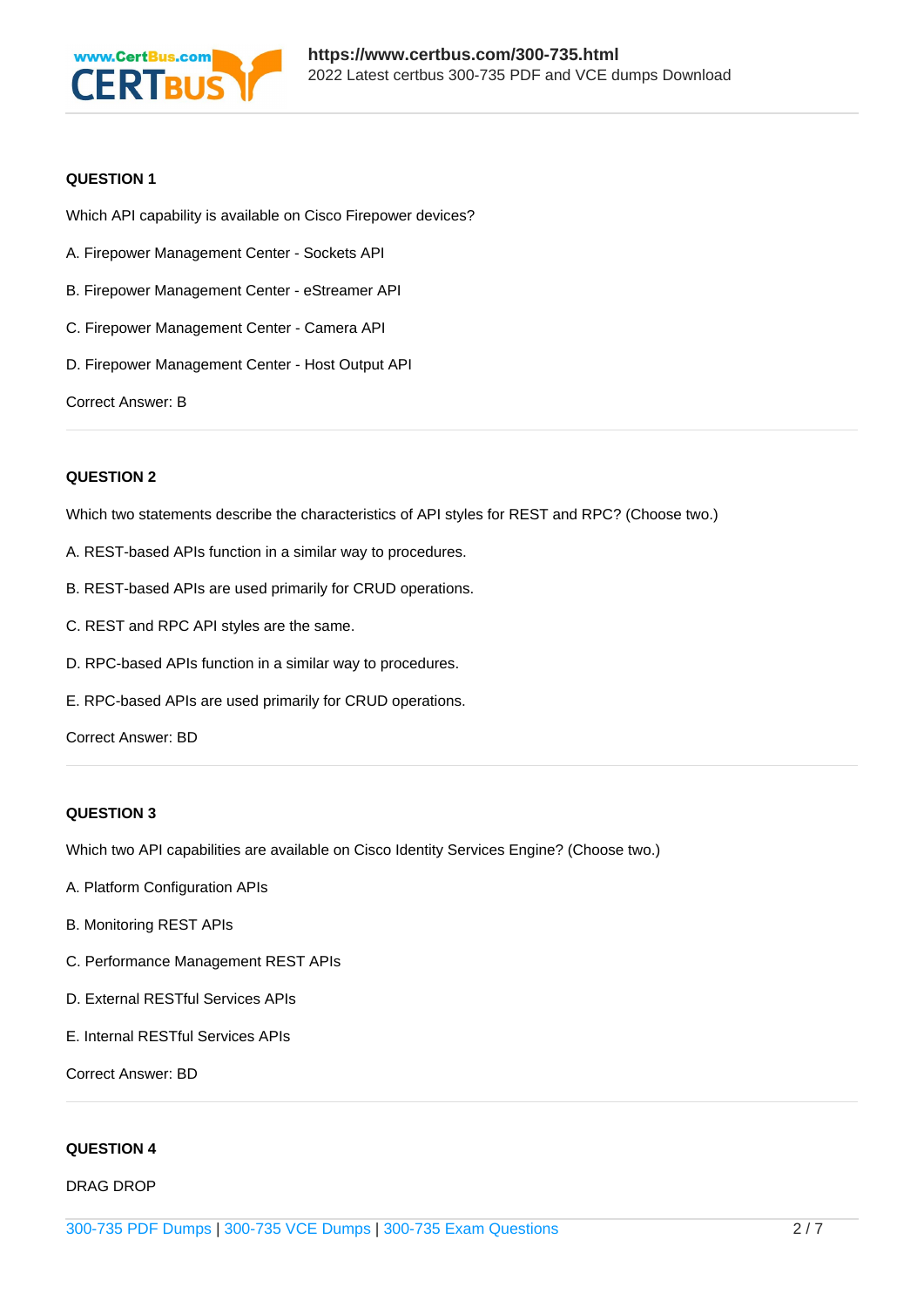

Drag and drop the code to complete the URL for the Cisco AMP for Endpoints API POST request so that it will add a sha256 to a given file\_list using file\_list\_guid.

Select and Place:



Correct Answer:

|            | https://api.amp.cisco.com/v1 |                   |       |                  |
|------------|------------------------------|-------------------|-------|------------------|
| file_lists |                              | {:file_list_guid} | files | ${:}$ sha256 $}$ |
|            |                              |                   |       |                  |
|            |                              |                   |       |                  |
|            |                              |                   |       |                  |

Reference: https://api-docs.amp.cisco.com/api\_actions/details?api\_action=POST+%2Fv1%2Ffile\_lists%2F%7B%3Afile \_list\_guid%7D%2Ffiles%2F%7B%3Asha256%7Dandapi\_host=api.eu.amp.cisco.comandapi\_resource=File+List+Iteman dapi\_version=v1

#### **QUESTION 5**

| def query (config, secret, url, payload):<br>$print('query url=' + url)$                                                                |
|-----------------------------------------------------------------------------------------------------------------------------------------|
| $print(' request=' + payload)$                                                                                                          |
| handler = urllib.request.HTTPSHandler(context-config.get ssl context())<br>opener = urllib.request.build opener(handler)                |
| rest request = urllib.request.Request(url=url, data=str.encode(payload))<br>rest request.add header('Content-Type', 'application/json') |
| rest request.add header('Accept', 'application/json')                                                                                   |
| $b64 = base64.b64encode((config.get node name() + '::' + secret).encode()) . decode()$                                                  |
| rest request.add header('Authorization', 'Basic ' + b64)                                                                                |
| $rest$ response = opener.open( $rest$ request)                                                                                          |
| $print(' response status=' + str(test response.getcode())$                                                                              |
| print (' response content=' + rest response.read().decode())                                                                            |

Refer to the exhibit. A Python function named "query" has been developed and the goal is to use it to query the service "com.cisco.ise.session" via Cisco pxGrid 2.0 APIs.

How is the function called, if the goal is to identify the sessions that are associated with the IP address 10.0.0.50?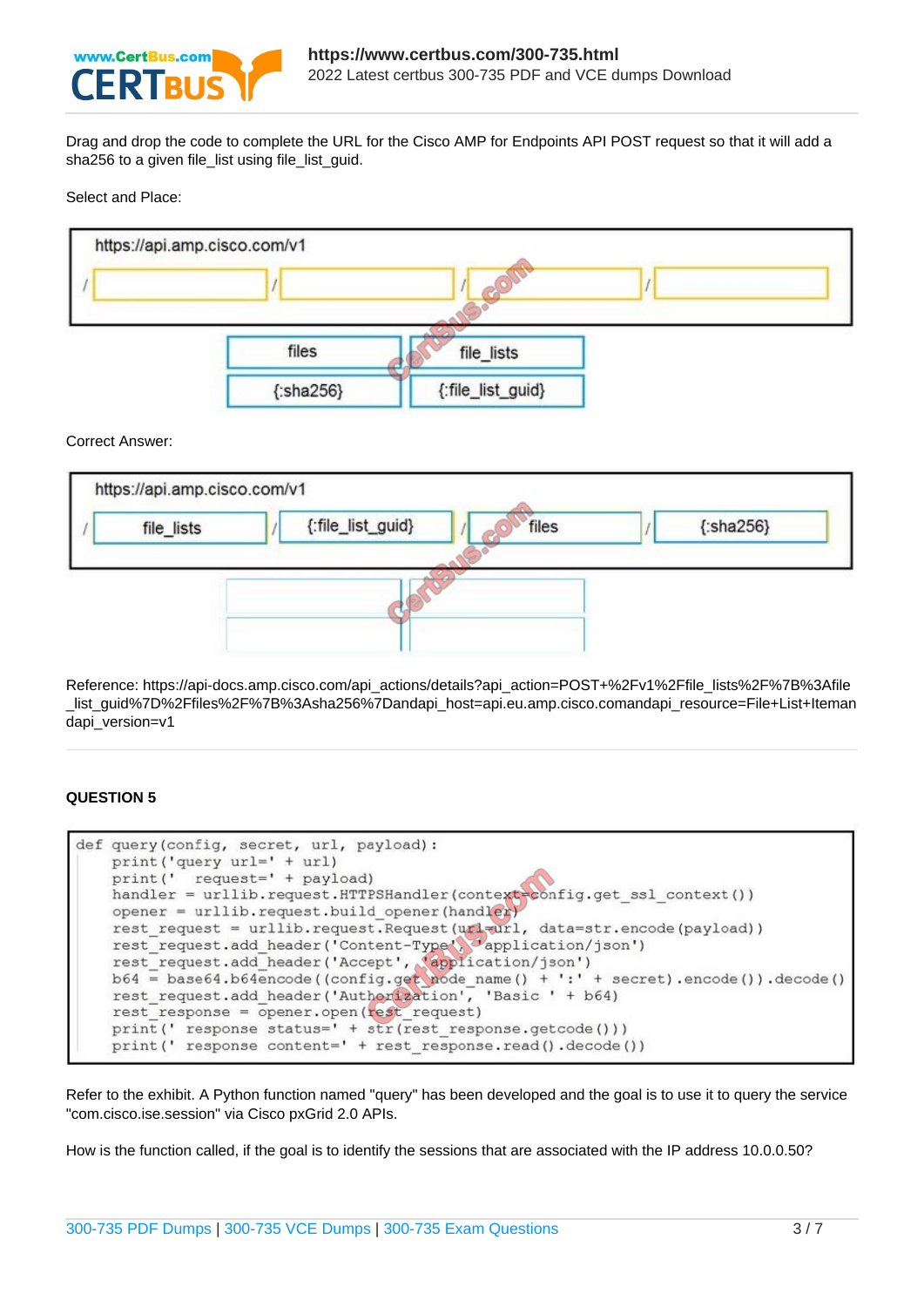

- A. query(config, secret, "getSessionByIpAddress/10.0.0.50", "ipAddress")
- B. query(config, "10.0.0.50", url, payload)
- C. query(config, secret, url, "10.0.0.50")
- D. query(config, secret, url, \\'{"ipAddress": "10.0.0.50"}\\')

Correct Answer: D

#### **QUESTION 6**

For which two programming languages does Cisco offer an SDK for Cisco pxGrid 1.0? (Choose two.)

- A. Python B. Perl
- C. Java
- D. C
- E. JavaScript

Correct Answer: CD

#### **QUESTION 7**

Request URL: https://198.18.133.8/api/fdm/v1/policy/intrusionpolicies

Refer to the exhibit.

What is the purpose of the API represented by this URL?

- A. Getting or setting intrusion policies in FMC
- B. Creating an intrusion policy in FDM
- C. Updating access policies
- D. Getting the list of intrusion policies configured in FDM

Correct Answer: D

#### **QUESTION 8**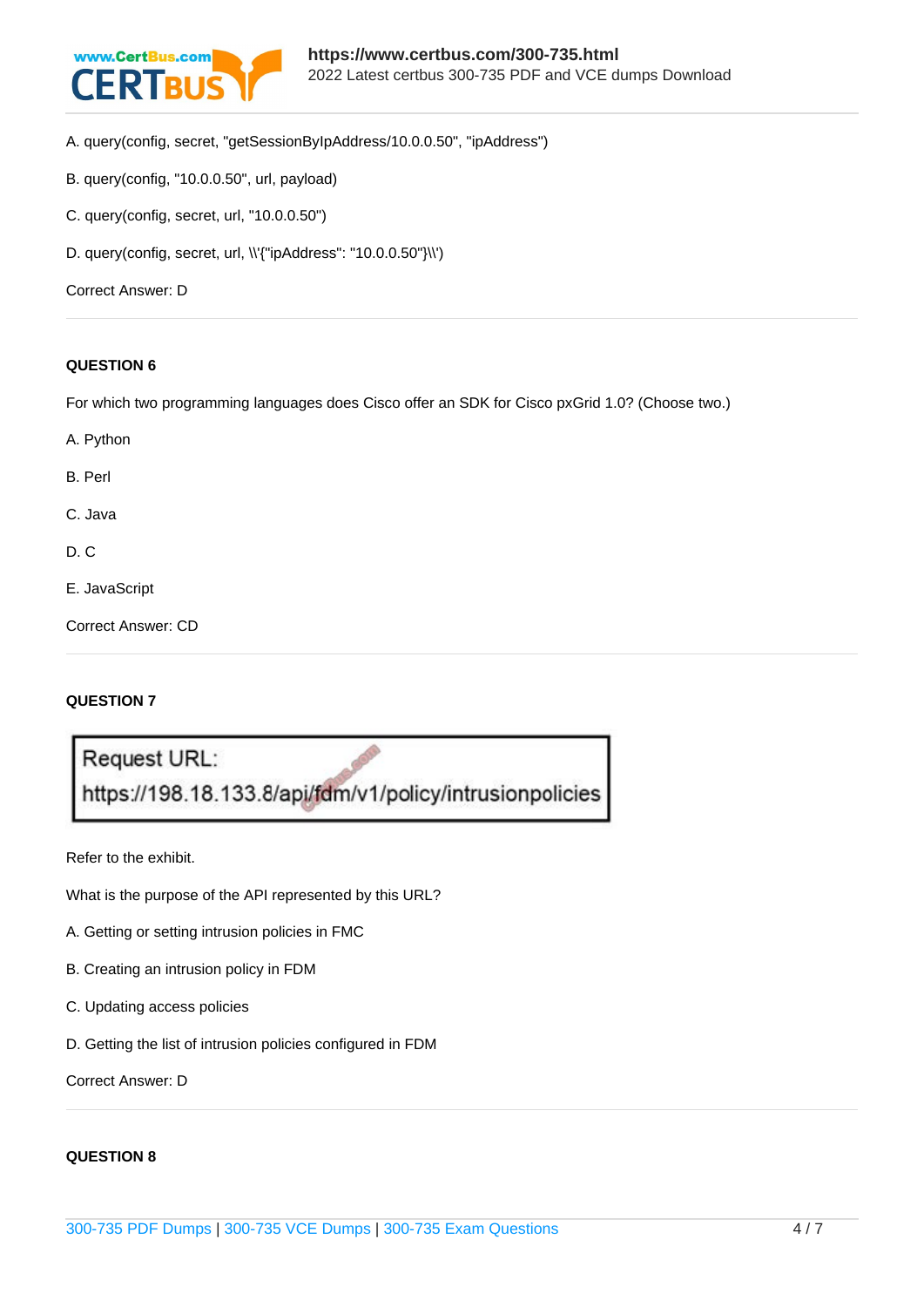

| import json                                                 |
|-------------------------------------------------------------|
| import requests                                             |
| BASE_URL = "https://investigate.api.umbrella.com"           |
| HEADERS = {"Authorization"; "Bearer %YourToken%"}           |
| ---MISSING CODE-                                            |
| request= requests.qet(URL, parmas= PARAMS,<br>verify=False) |

Refer to the exhibit. A network operator must create a Python script that makes an API request to Cisco Umbrella to do a pattern search and return all matched URLs with category information.

Which code completes the script?

A. URL = BASE\_URL + "/find/exa\[a-z\]ple.com" PARAMS = { "categoryinclude" : "true"}

B. URL = BASE\_URL + "/find/exa\[a-z\]ple.com" PARAMS = { "returncategory" : "true"}

C. URL = BASE\_URL + "/find/exa\[a-z\]ple.com" PARAMS = { "includeCategory" : "true"}

D. URL = BASE\_URL + "/find/exa\[a-z\]ple.com" PARAMS = { "returnCategory" : "true"}

Correct Answer: D

#### **QUESTION 9**

Which two commands create a new local source code branch? (Choose two.)

- A. git checkout -b new\_branch
- B. git branch -b new\_branch
- C. git checkout -f new\_branch
- D. git branch new\_branch
- E. git branch -m new\_branch

Correct Answer: AD

#### **QUESTION 10**

DRAG DROP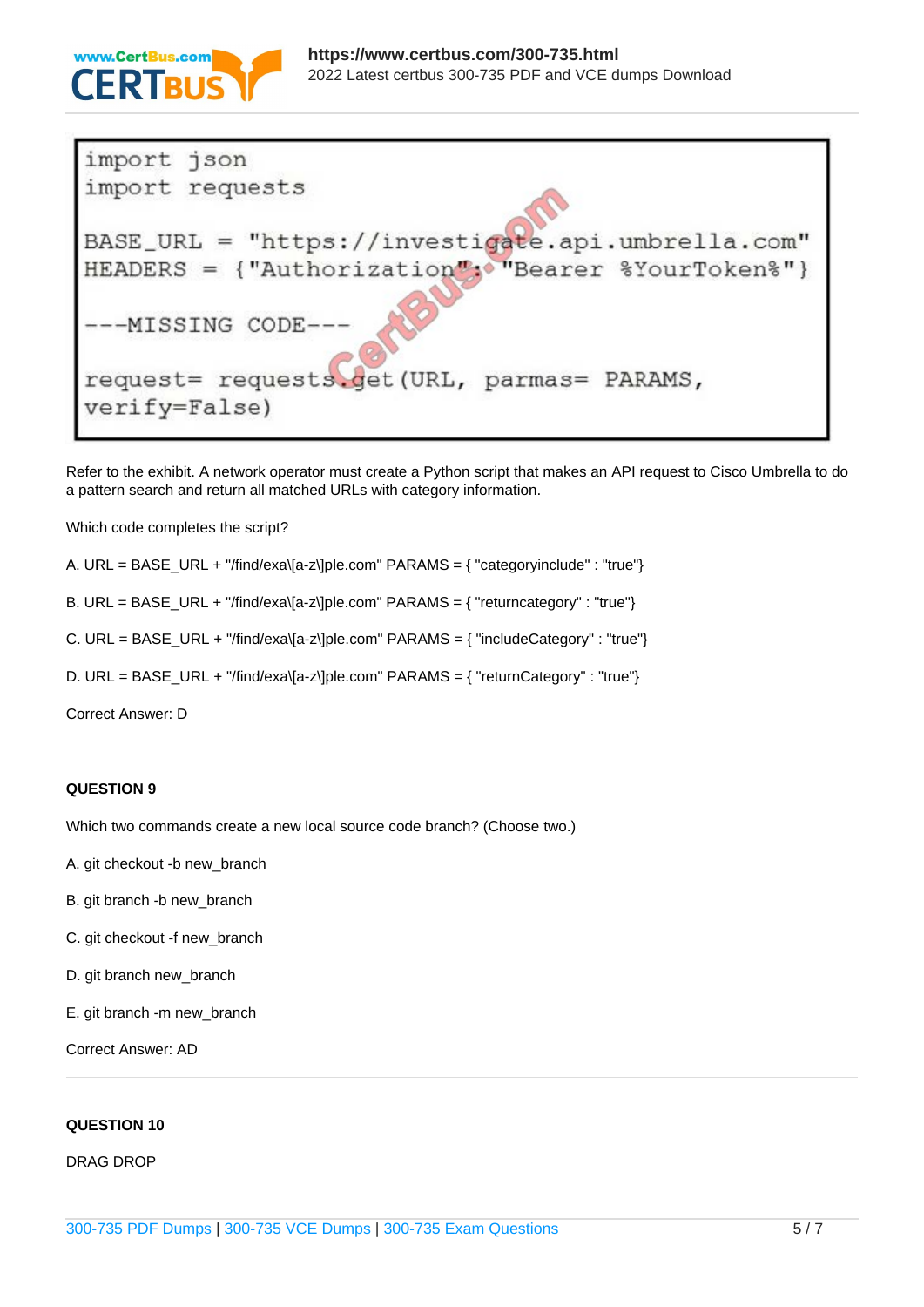

Drag and drop the code to complete the script to search Cisco ThreatGRID and return all public submission records associated with cisco.com. Not all options are used.

Select and Place:

| import requests      |                                                |          |           |  |
|----------------------|------------------------------------------------|----------|-----------|--|
|                      | API KEY = $'$ asdf1234asdf1234asdf1234'        |          |           |  |
| $QUERY = '$          | ٠                                              |          |           |  |
|                      | URL = 'https://panacea.threatgrid.com/api/v2/  |          |           |  |
|                      | PARAMS={"q":QUERY,"api key":API KEY}           |          |           |  |
|                      | request = requests.get(url=URL, params=PARAMS) |          |           |  |
| print (request.json) |                                                | $\sigma$ |           |  |
|                      | submissions                                    | public   | query     |  |
|                      | cisco                                          | search   | cisco.com |  |

Correct Answer:

| import requests<br>API $KEY = 'asdf1234asdf1234asdf1234'$                                                      |        |        |             |
|----------------------------------------------------------------------------------------------------------------|--------|--------|-------------|
| $QUERY = '$<br>cisco.com                                                                                       |        |        |             |
| URL = 'https://panacea.threatgrid.com/api/v2/                                                                  |        | search | submissions |
| PARAMS={"q":QUERY,"api_key":API_KEY}<br>request = requests.get(url=URL, params=PARAMS)<br>print (request.json) |        |        |             |
|                                                                                                                | public | query  |             |
| cisco                                                                                                          |        |        |             |

Reference: https://community.cisco.com/t5/endpoint-security/amp-threat-grid-api/m-p/3538319

[300-735 PDF Dumps](https://www.certbus.com/300-735.html) [300-735 VCE Dumps](https://www.certbus.com/300-735.html) [300-735 Exam Questions](https://www.certbus.com/300-735.html)